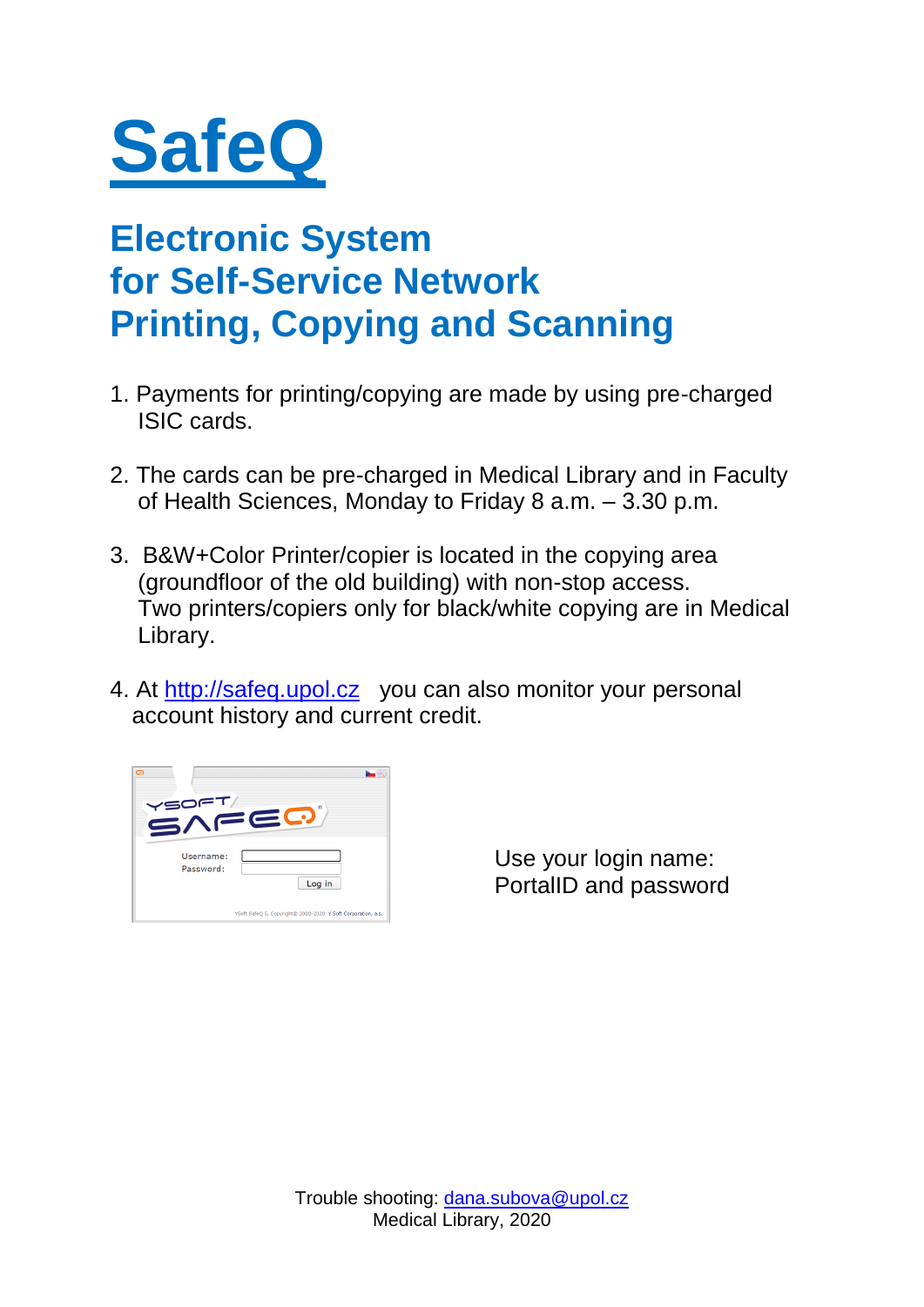## **PRINTING**

On the PC select "Print" ("Tisk") icon or "File/Print" ("Soubor/Tisk") on the menu – choice printer SafeQ5.



For **color** printing - select in menu **color mode**

You can specify other documents to be queued in the same way.

For **color** printing use the Color Printer/copier – you find it in the copying area (groundfloor of the old building) with non-stop access.

All the documents sent to the "waiting list" are automatically deleted after 24 hours.

**PRINTING from a USB flash drive** - only in *pdf* and *jpg* formats. (Flash drive must be formatted in FAT32.)

### **COPYING**

Log in by placing a pre-charged ISIC card.

Choose icon "COPYING" and eventual then select from the copy function options.

For **color** copying select on the copier **color** mode button and use the Color Printer/copier – you find it in the copying area (groundfloor of the old building) with non-stop access.